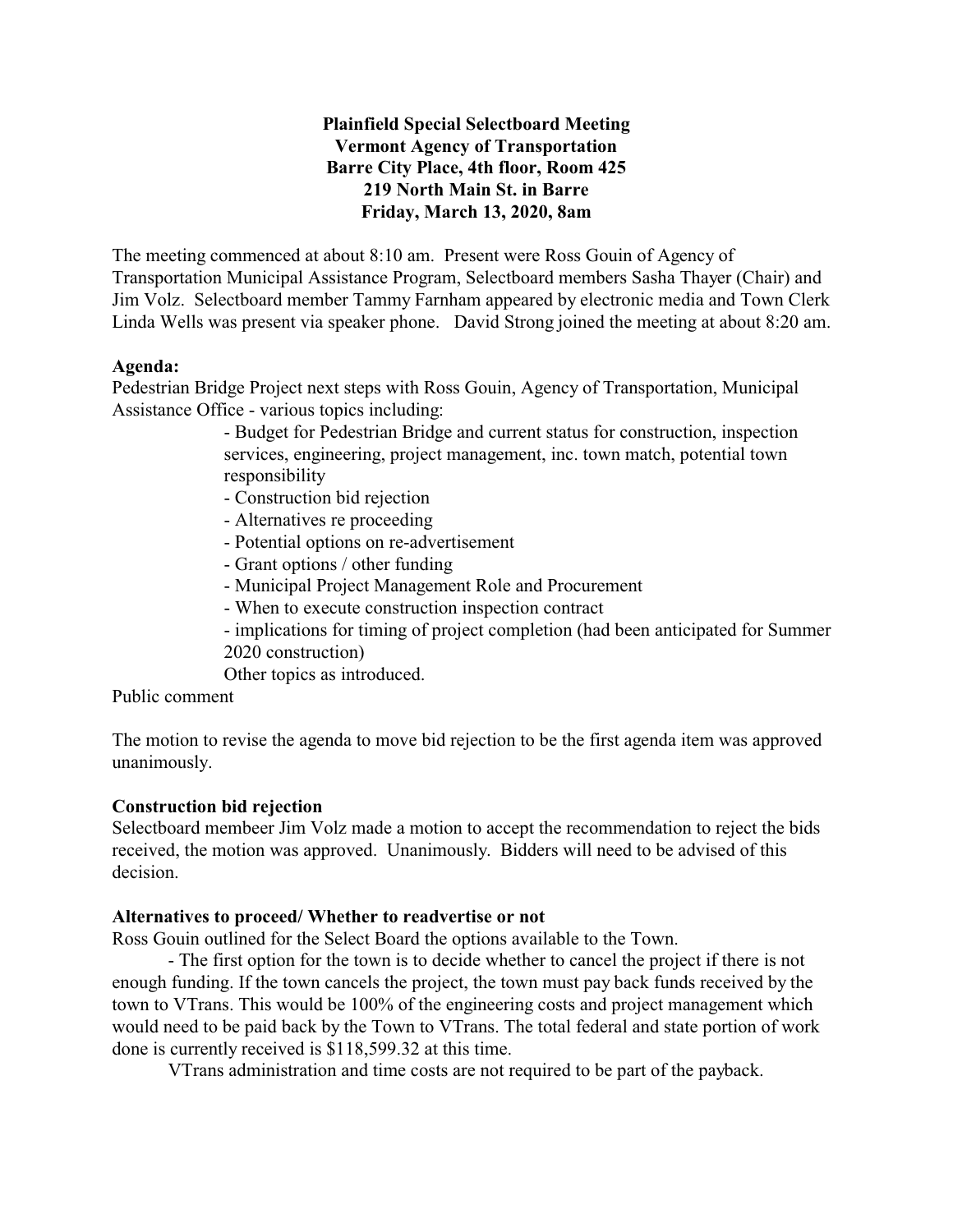- The second option is to move forward somehow. Options are applying for additional grant funds or the Town can delay the project to weigh other options such as a bond vote to go forward with the project.

- Readvertising the project is another option. If the Town were to readvertise there will potentially be some revisions to the plans and specifications to help with the bids received. An option would be to adjust the bid documents to make less risk on the contractors such as closing the bridge for a 7-10 day window in which the contractor can come in and get the project completed within the time frame. Another is to include an incentive should the construction contractor finish the project early and be penalized should the project take longer to complete.

- Re the bids received. Ross Gouin stated that the bids received were very high. For example, traffic control included a temporary concrete jersey barrier and one temporary traffic signal on Route 2. Dufresne estimated a \$35,000 cost, but the bids came is at \$75,000 and \$50,000.

Ross also noted that with high traffic volume and adjacent businesses, the bids tend to be inflated. Another factor is that the bridge surface is an unknown until the project progresses. Bridge inspections done by the State of Vermont only do a visual review the underside of the bridges. They do not know the condition of the membrane beneath the paving. As designed, the project may involve the removal and replacement of the bridge membrane. That unknown would likely affect bid amounts.

- The Town could talk with the contractors that did not submit bids and inquire what issues kept them from bidding on this project and what other options there might be from their perspective.

#### **Financial implications for the Town**

The Town can only be reimbursed \$100,000 on this project for the design component. The revised budget for design engineering has now reached \$106,400. The Town is responsible for every dollar over the amount of \$100,000 in addition to its 10% match to the \$100,000 design engineering budget. Ross noted that if this project had gone well, the town would not be in this situation.

There was discussion about hiring another consultant to review the plans prepared by the Dufresne engineering firm. Ross stated that not many contractors would be willing to take this project on and review plans from another engineering firm.

Ross indicated that if the town choses to do the project, a new RFP for design and permitting would need to be done again. Ross stated that the town could possibly have Dufresne review the design again and possibly get the work included in the last invoice we received from Dufresne for engineering costs.

There was discussion that during the engineering process for the pedestrian bridge, the lead engineer was out on leave and the board was not regularly updated about the concerns with the bridge project such as bridge aesthetics, the issues regarding a crosswalk on Route 2, and the inability to plow the walkway due to the narrow width of the earlier plan for a freestanding pedestrian bridge. Ross noted that there were also concerns about the bridge rail location. Ross said that the ROW (right of way) aspects should relating to the earlier design have been discovered earlier as well.

Ross stated that the board needs to decide what is best for the town at this point, weigh the impacts, and determine the next step forward relating to the design and have Dufresne make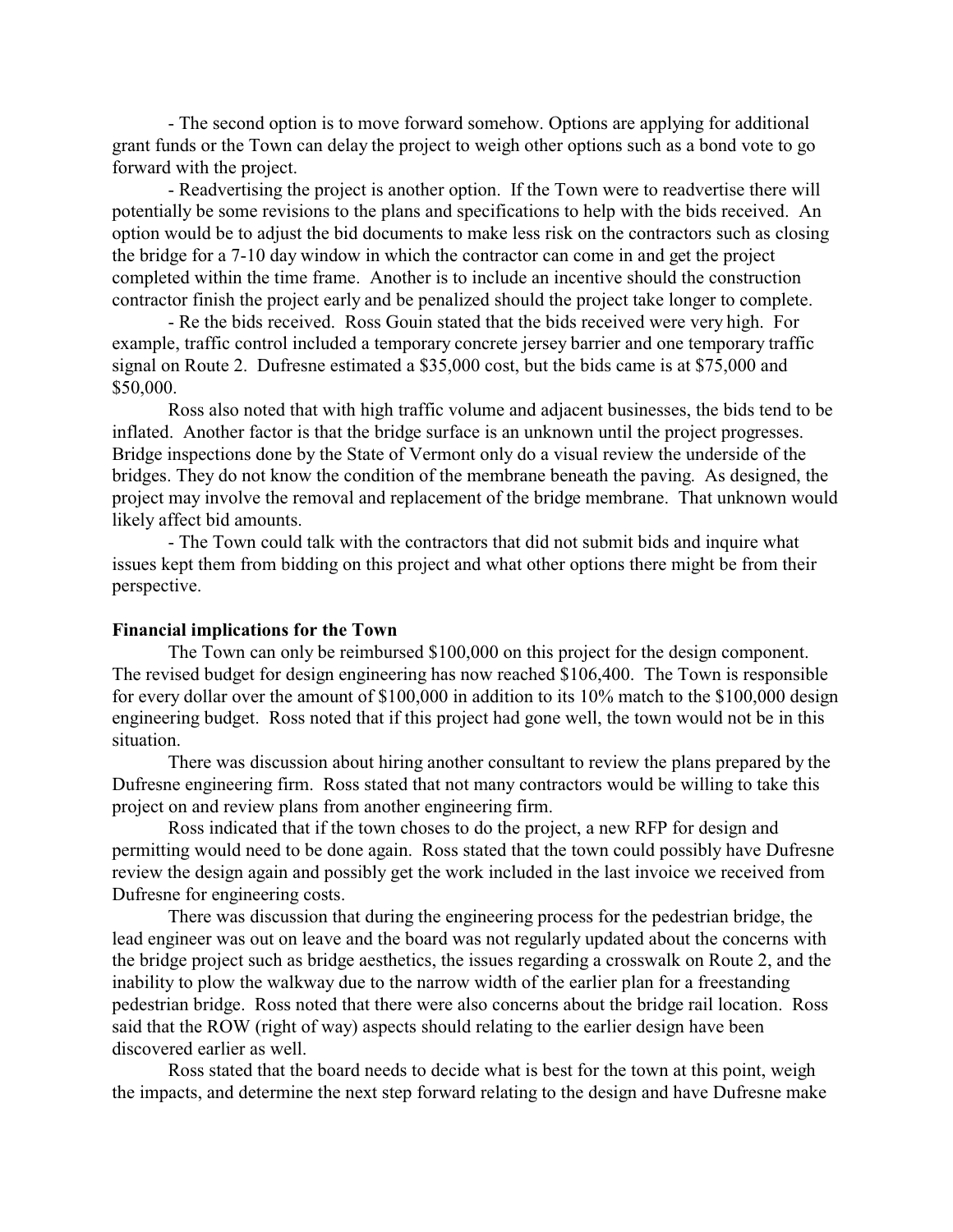any changes the town feels are needed. Once this is done, the Town would put the project out to bid again.

## **Grant funding options**

Ross laid out possible options for funding the Pedestrian Bridge going forward.

- The Town could reapply for more funding through the VTrans Bike Pedestrian Program. The opportunity to apply for more funds will be advertised in late April with applications due in June and award in late August. Plainfield has already had two amendments in 2017 and 2019 to the original 2014 grant, which makes it somewhat less likely that an additional grant would be available through the Vtrans Bike Pedestrian Program. However the "shovel ready" condition of the project might make additional funding through this program available.

- The Town could apply for funding through Transportation Alternatives Program. These grants are available later in the year. The grants are available for kiosks and bike pedestrian paths. The program cap grants at \$375,000.

- Another option for the Town would be for the Town to seek bond approval for the Town for the additional costs of over \$350, 000 due to increased construction costs and engineering costs over \$100,000. This would require the Town to borrow the funds and pay them back over time. The select board members expressed that this is not an option, that weighing other needs, the Town would not have the funds to pay that kind of loan back.

Ross noted that the Town is close to "shovel-ready" within the federal requirements which makes it more likely that additional grant funding could be obtained. However, the grant funding match for such a grants will be 20% and this match cannot come from other Federal funds.

Regarding costs, Ross noted that we are looking at costs for the Municipal Project Manager and for Construction Inspection Services, in addition to the increased construction costs of \$600,000. construction costs.

#### **Action needed:**

- Hire a Municipal Project Manager (this is what Pat Travers had done until he left for a new firm on February 14). The town can use the At-the-Ready process available through the Agency of Transportation.

- Re further engineering in order to put the project out to rebid. Ross stated that he expects that Dufresne will not inflate the engineering costs if the Town continues with them going forward. - Re the construction time frame. The construction period available for this project would be July to December 2020. Some contractors may want to do the work into the next year (2021) with a lower cost to the town. Ross recommends that the Town reframe the bids going out to contractors to do have them do the work done in 7-10 days. The Town may get more construction bids at a reduced costs. Ross suggests the approach would be to work with Dufresne to review and rephrase the bid package to lower the budget. Ross will assist with this process.

# **Execution of the Construction Inspection Services contract.**

VHB was the best choice but all bids were very high. Since it's not clear when actual construction will go forward, he recommends that the Town not proceed with executing a contract for Construction Inspection Services at this time, but the Town can advise VHB of where the Town is with the Pedestrian Bridge Project at this time. All other bids will be rejected